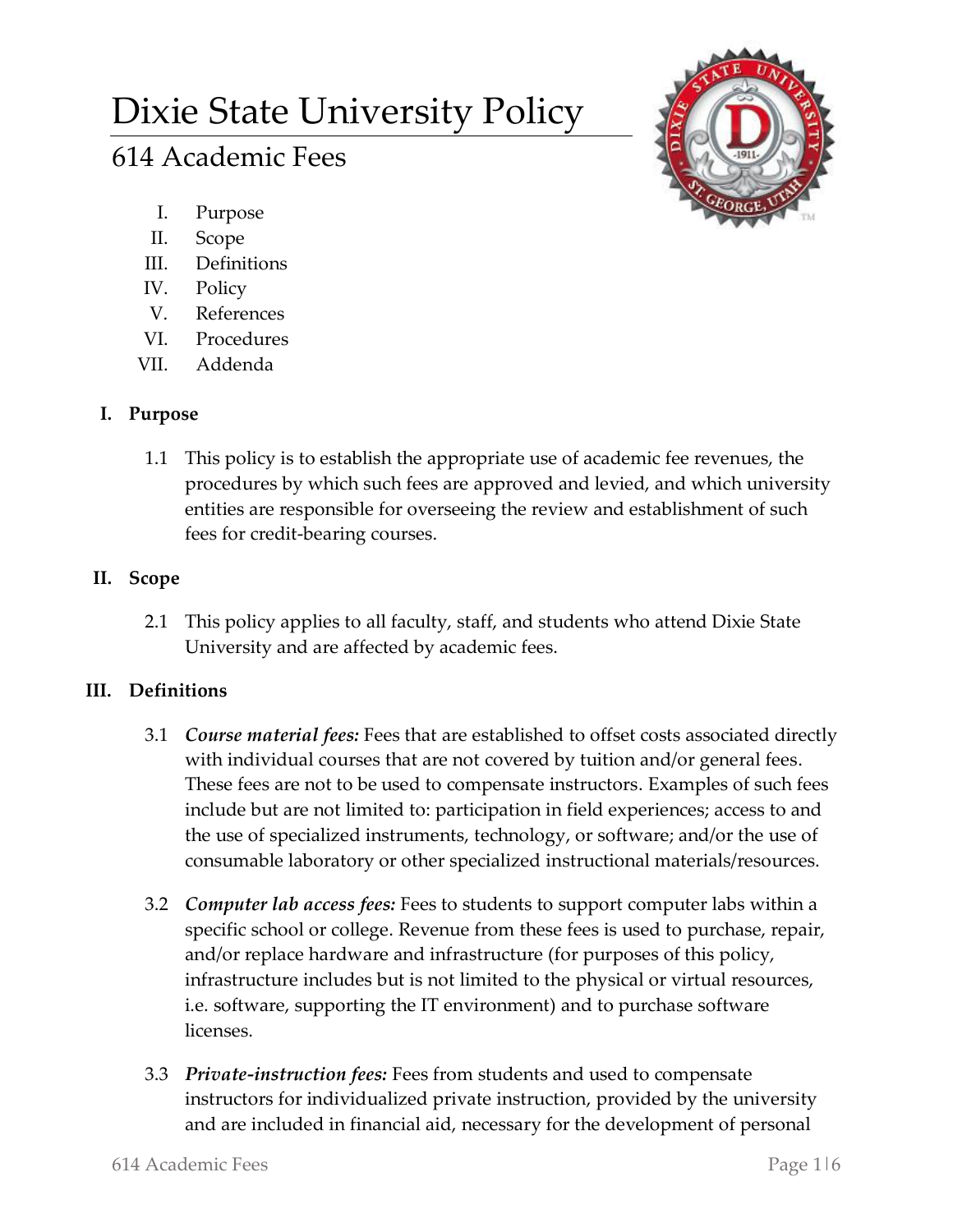performance skills or artistic competencies of such students.

- 3.4 *Self-supporting course fees:* Fees to students in lieu of Board-approved tuition for credit courses that are not funded through appropriated revenues.
- 3.5 *Special-program/clinical-practice fees:* Fees that are established for specific courses or programs to offset costs for extraordinary personnel services and related expenses.
- 3.6 *Delivery fees:* Fees to support the use of technology-supported design and delivery of online or other digital learning formats.
- 3.7 *Study Abroad Fees:* Charges for participating in a study abroad experience that may include but are not limited to travel, application, room, and board.

### **IV. Policy**

- 4.1 In addition to Board-approved tuition and general student fees, the University may assess academic fees for credit courses based on consideration of average cost and the impact to students. The amount of a fee shall be based on the projected costs of expenses to be paid from the fee revenue. Fee revenue shall cover only these expenses, and departments/offices shall not generate excess funds (unless approved for cyclical repair and replacement for fee-approved resources) nor redirect revenues to other departmental operating funds. Any excess funds for a given year will be reported to assess necessary changes to future fee values.
- 4.2 Instructional materials for use by individual students should be furnished by the University only where there are special considerations of security, storage, safety, availability, quantity, and variety.
- 4.3 When deposits are required of students to cover the potential loss or breakage of University equipment, provisions with the Department of Revenue must be made for appropriate and timely refunds.
- 4.4 All academic units must administer academic fees in ways that give all feepaying students reasonable equal opportunity to benefit from the fee expenditure.
- 4.5 The fee charged must reasonably reflect the actual materials and service cost for which the fee is collected. These costs must be directly associated with classroom activity and exclude faculty compensation, with exception for private-instruction and self-supporting fees.
- 4.6 Course, Lab, Lab Access, and Private-Instruction Fees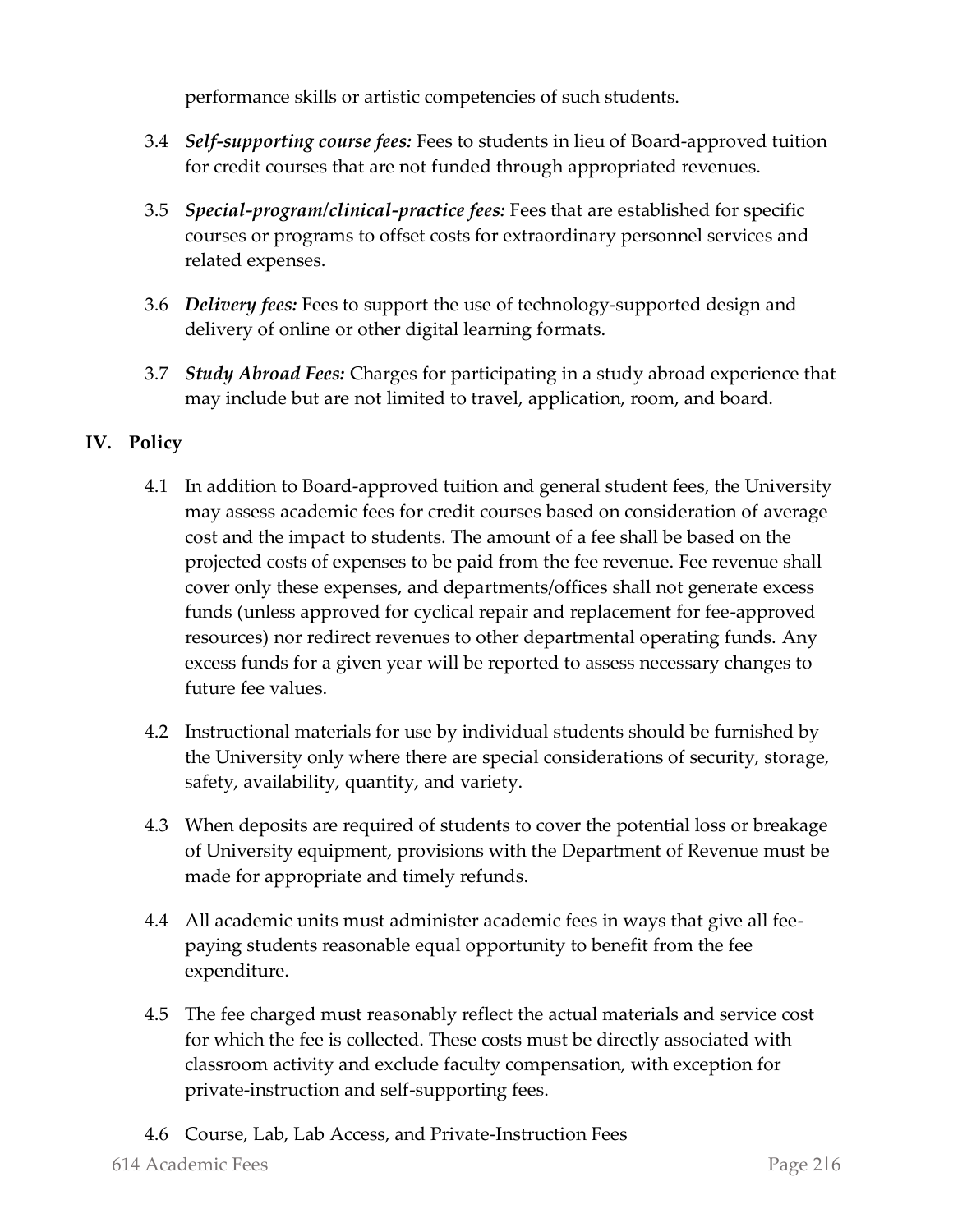- 4.6.1 Course, lab, and private-instruction fees may be assessed to recover costs not covered by tuition and/or general fees that are associated with individual courses when those costs represent direct or assignable costs calculated on a per-student basis and are:
	- 4.6.1.1 Essential to the educational outcomes of the course;
	- 4.6.1.2 Unique to the type of course or delivery method; and
	- 4.6.1.3 Typically used during the term of enrollment for which the fees were collected.
- 4.6.2 Parameters for course, lab, lab access, and private-instruction fees shall be established by the Provost, in consultation with the Academic Council.
- 4.7 Academic Fee Record, Collection, and Use
	- 4.7.1 The Registrar is responsible for maintaining a current record of all academic fees.
	- 4.7.2 All academic fee revenue shall be paid directly through universityauthorized accounts receivable offices and systems.
- 4.8 Self-Supporting Course Fees
	- 4.8.1 In consultation with the Provost, deans may identify specific courses and/or course sections as self-supporting. Direct instructional expenditures for these course sections shall not be paid from appropriated indexes because these course sections are not eligible for state tax-fund support.
- 4.9 Special-Program/Clinical-Practice Fees
	- 4.9.1 Certain specialized educational programs may be authorized, in consultation with the Provost, to establish special-program/clinicalpractice fees. Special-program/clinical-practice fees are charged in addition to Board-approved tuition and general student fees.
- 4.10 Delivery Fees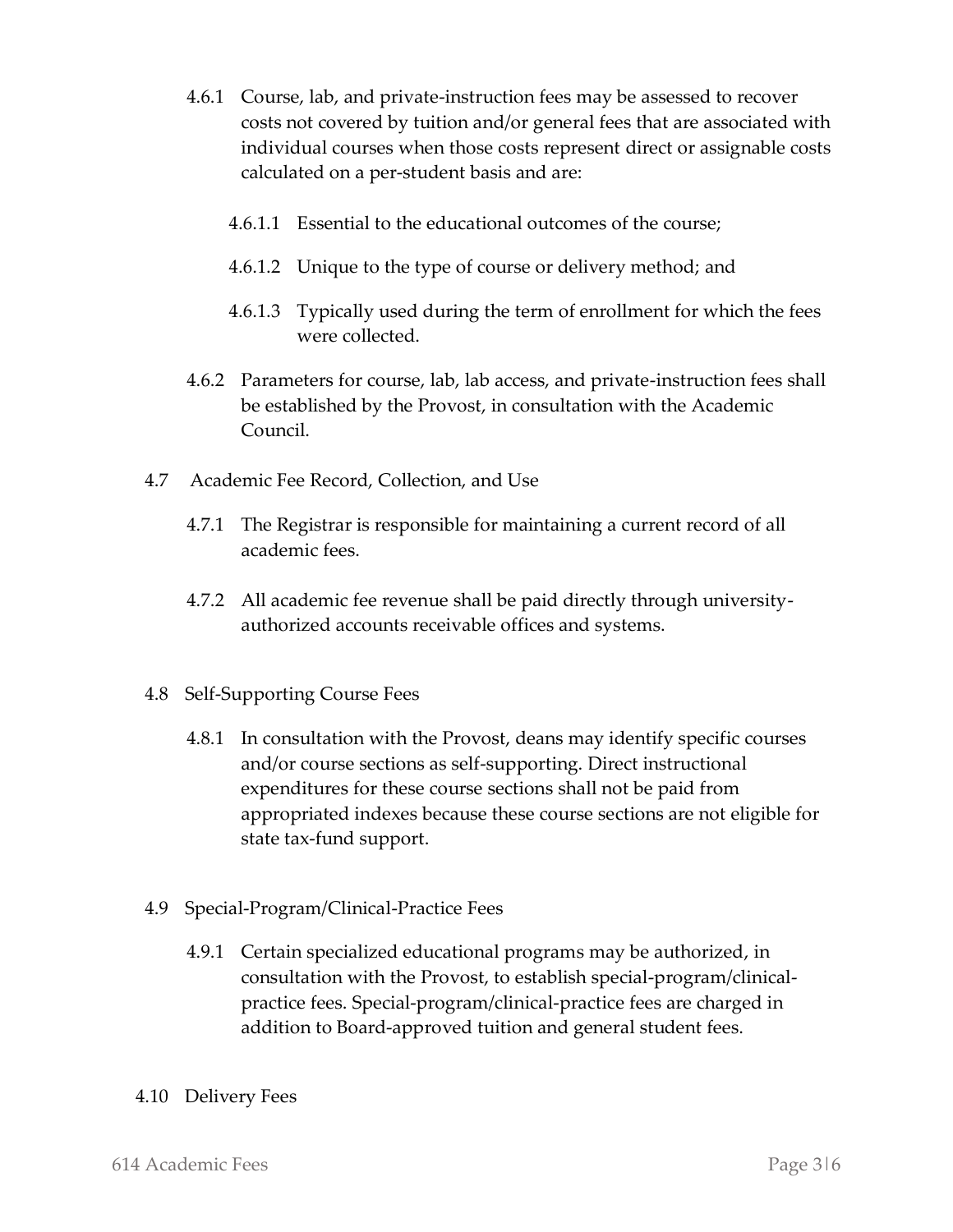- 4.10.1 Delivery fees, such as the online delivery fee, supporting the development and enhancement of online and other digital offerings may be authorized in consultation with the Provost.
- 4.11 Travel Abroad Fees
	- 4.11.1 Travel abroad fees will not be attached to courses and are excluded from the approval process described in 6.2 below. Instead, these fees will undergo a separate approval process outlined in section 6.3 below.

#### **V. References**

- 5.1 Utah System of Higher Education R510, Tuition and Fees
- 5.2 DSU Policy 201, Cash Handling & Income

#### **VI. Procedures**

- 6.1 Academic Fee Committee
	- 6.1.1 The Academic Fee Committee is a university committee with association to the Faculty Senate. Voting members of the committee shall consist of faculty members from across all Colleges, one student recommended by the DSUSA Executive Committee, policy stewards noted in this policy and one recommended by the Registrar. At least one faculty member appointed must have served on the committee the previous year.
- 6.2 Creation, Deletion, and/or Amendment of Academic Fees
	- 6.2.1 Proposals for course, lab, lab access, and private instruction fees shall be submitted via the Academic Fee Form. The form must be submitted to the Academic Fee Committee for the approval of all new fees, changes in fees, and/or deletion of fees. The request shall include the rationale and justification for the request, specific expenses to be paid from the fee revenue, the course and delivery format(s) for which the fees are requested, the date of implementation or deletion, the requested amount of the fee, and any additional information as specified.
	- 6.2.2 All new proposals or modifications to academic fees require approval by the Academic Fee Committee, review by the University Curriculum Committee (UCC), and approval by Academic Council and the University Board of Trustees upon request.
- 6.3 Study Abroad Travel Fee Approval Process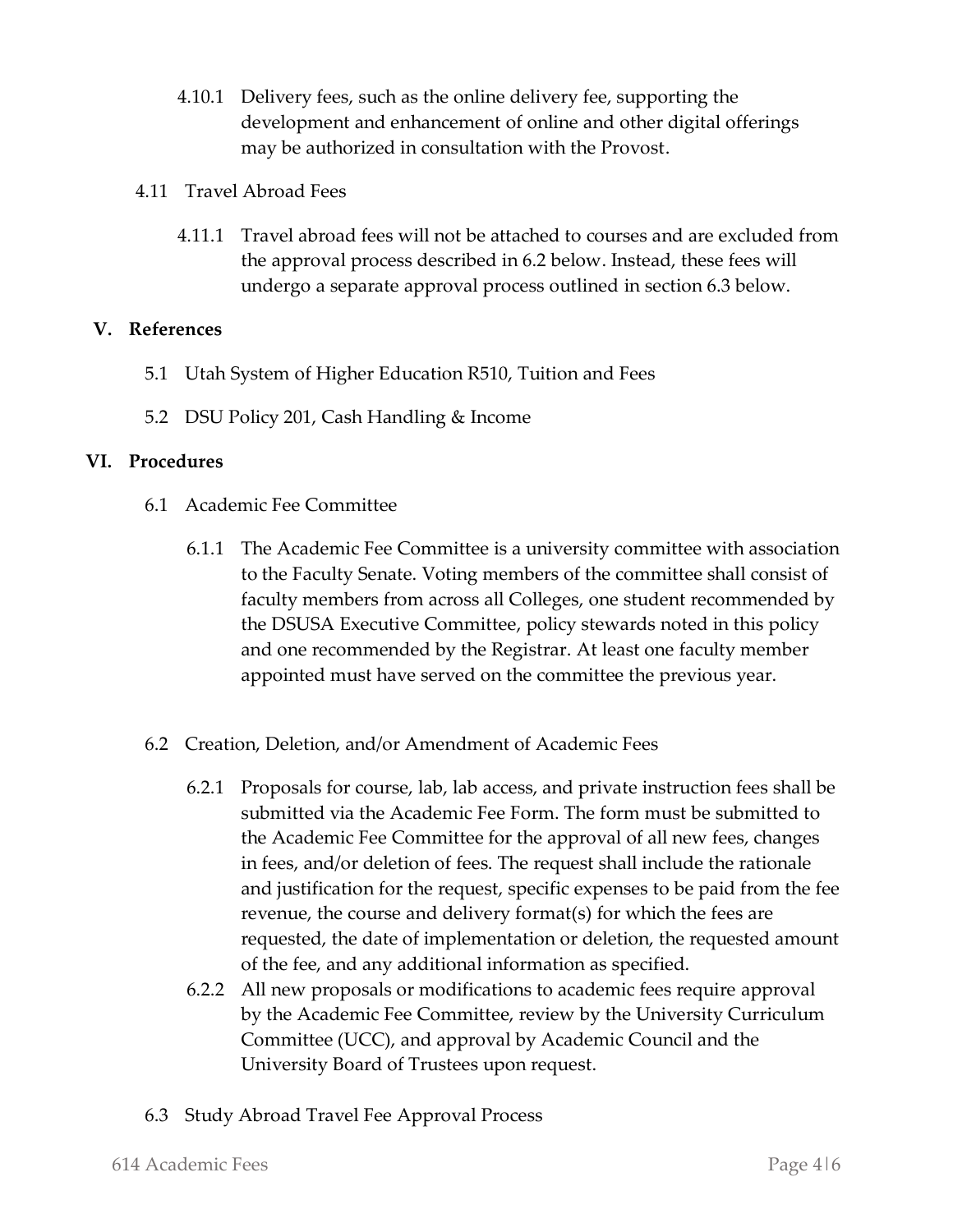- 6.3.1 The faculty member leading the program must submit a study abroad proposal, including the program budget and Study Abroad student travel fees, to their Department Chair and Dean for approval and signature prior to submitting the proposal to the Study Abroad Advisory Board.
- 6.3.2 The Advisory Board will review the overall proposal, including the budget and student travel fees, and determine if approval is warranted.
- 6.3.3 The Advisory Board may request revisions before approving a proposal.
- 6.3.4 Upon approval by the Study Abroad Advisory Board the proposal will be sent to the VPAA/Provost and President of the University for review and approval.
- 6.3.5 The Advisory Board will set proposal deadlines.
- 6.3.6 The approval process must be completed annually, regardless of whether the program has run in the past.
- 6.3.7 There is no other official approval process other than the overall Study Abroad Advisory Board program approval outlined above.
- 6.4 Monitoring and Financial Management
	- 6.4.1 To ensure compliance with this policy and established parameters, each dean or director is responsible on an annual basis for monitoring academic fee revenues, expenses, and fund balances within his or her college or office/department. This review shall inform recommendations for fee changes and/or deletions. Each dean or director will create an annual academic fee report at the end of the academic year and submit it to the Academic Fee Committee for review with representatives from the Internal Audit and Director of Revenue offices.
- 6.5 Notice to Students
	- 6.5.1 Each semester's class schedule shall include information about approved academic fees. Such publication constitutes advance notice for the academic fee requirement. Any changes to academic fees must be approved and published in the class schedule for the semester in which the change shall be effective. Only fees listed in the class schedule shall be collected for that semester or term.